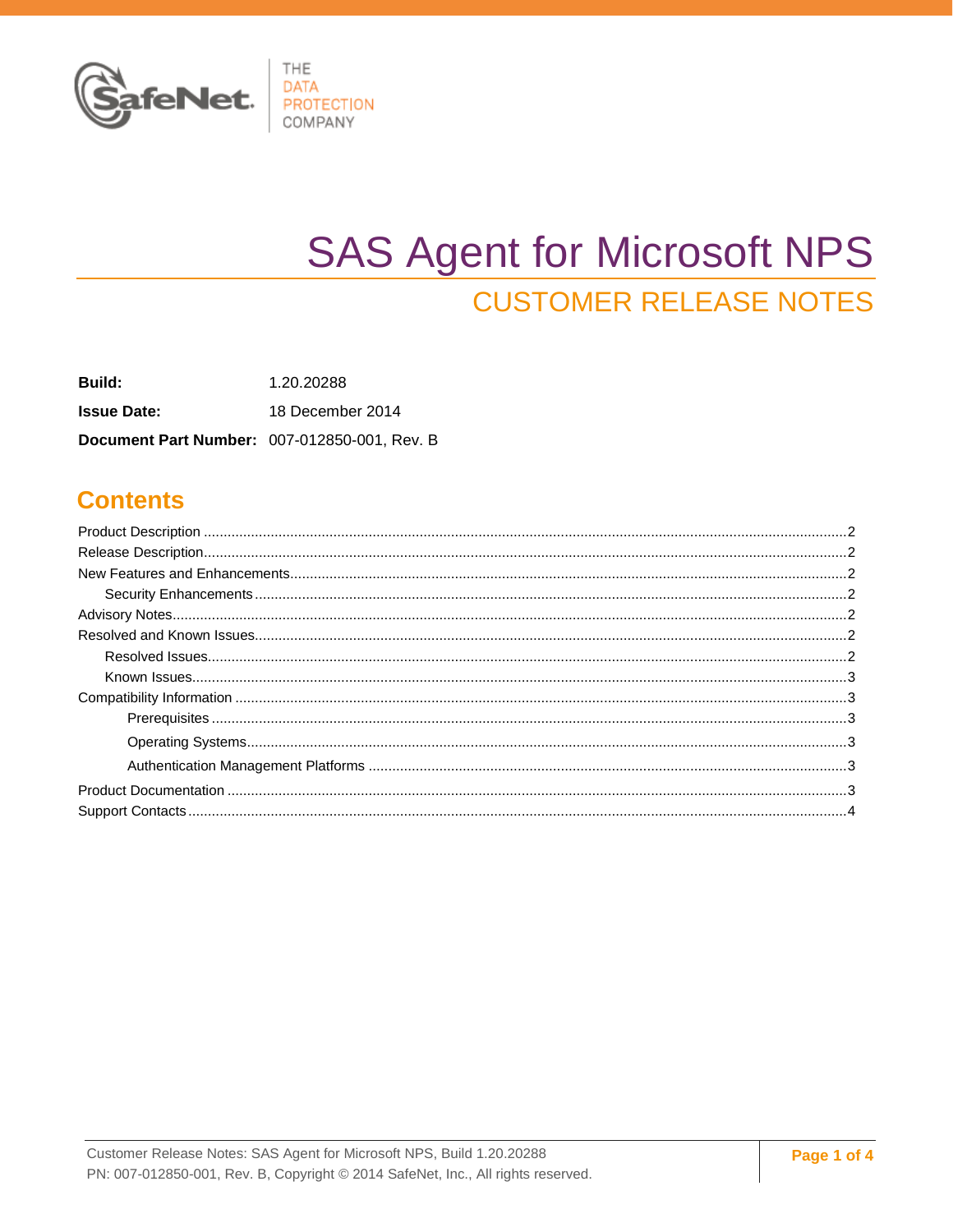### <span id="page-1-0"></span>Product Description

The SafeNet Authentication Service (SAS) Agent for Microsoft NPS adds strong authentication to Microsoft NPS environments, by transferring RADIUS requests received by NPS to SAS.

Network Policy Server (NPS) is the Microsoft implementation of a Remote Authentication Dial-In User Service (RADIUS) server and is included in the Microsoft Windows Server 2008 and 2012 families. NPS performs centralized connection authentication, authorization, and accounting for many types of network access, including wireless, authenticating switch, remote access (dial-up and VPN), and router-to-router connections.

### <span id="page-1-1"></span>Release Description

SAS Agent for Microsoft NPS, build 1.20.20288, introduces security enhancements and fixes several defects.

## <span id="page-1-2"></span>New Features and Enhancements

#### <span id="page-1-3"></span>Security Enhancements

This version of SAS Agent for Microsoft NPS includes several security enhancements.

### <span id="page-1-4"></span>Advisory Notes

网

**IMPORTANT:** SAS Agent for Microsoft NPS must be run as an administrator. This applies to the installation of the agent and to running SAS - NPS Configuration Management.

# <span id="page-1-5"></span>Resolved and Known Issues

#### <span id="page-1-6"></span>Resolved Issues

| <b>Issue</b> | <b>Synopsis</b>                                                                                                                                                                                                                                                                                    |  |  |
|--------------|----------------------------------------------------------------------------------------------------------------------------------------------------------------------------------------------------------------------------------------------------------------------------------------------------|--|--|
| SASIL-28     | <b>Summary:</b> The log now displays the correct information following a failover to<br>the secondary server and a failback to the primary server. Previously the log<br>indicated that the agent had stopped functioning.                                                                         |  |  |
| SASIL-66     | <b>Summary:</b> On failover, Microsoft NPS Configuration Management now matches<br>the time correctly with SAS.                                                                                                                                                                                    |  |  |
| SASIL-319    | <b>Summary:</b> The log now includes logging level 3 entries for successful and<br>unsuccessful failovers and failbacks.                                                                                                                                                                           |  |  |
| SASIL-824    | <b>Summary:</b> The functioning of the Primary and Secondary servers has been<br>corrected. Following failure of the Primary server, the Secondary server remains<br>active till the primary server is running again. The Primary server now waits for a<br>pre-determined period before resuming. |  |  |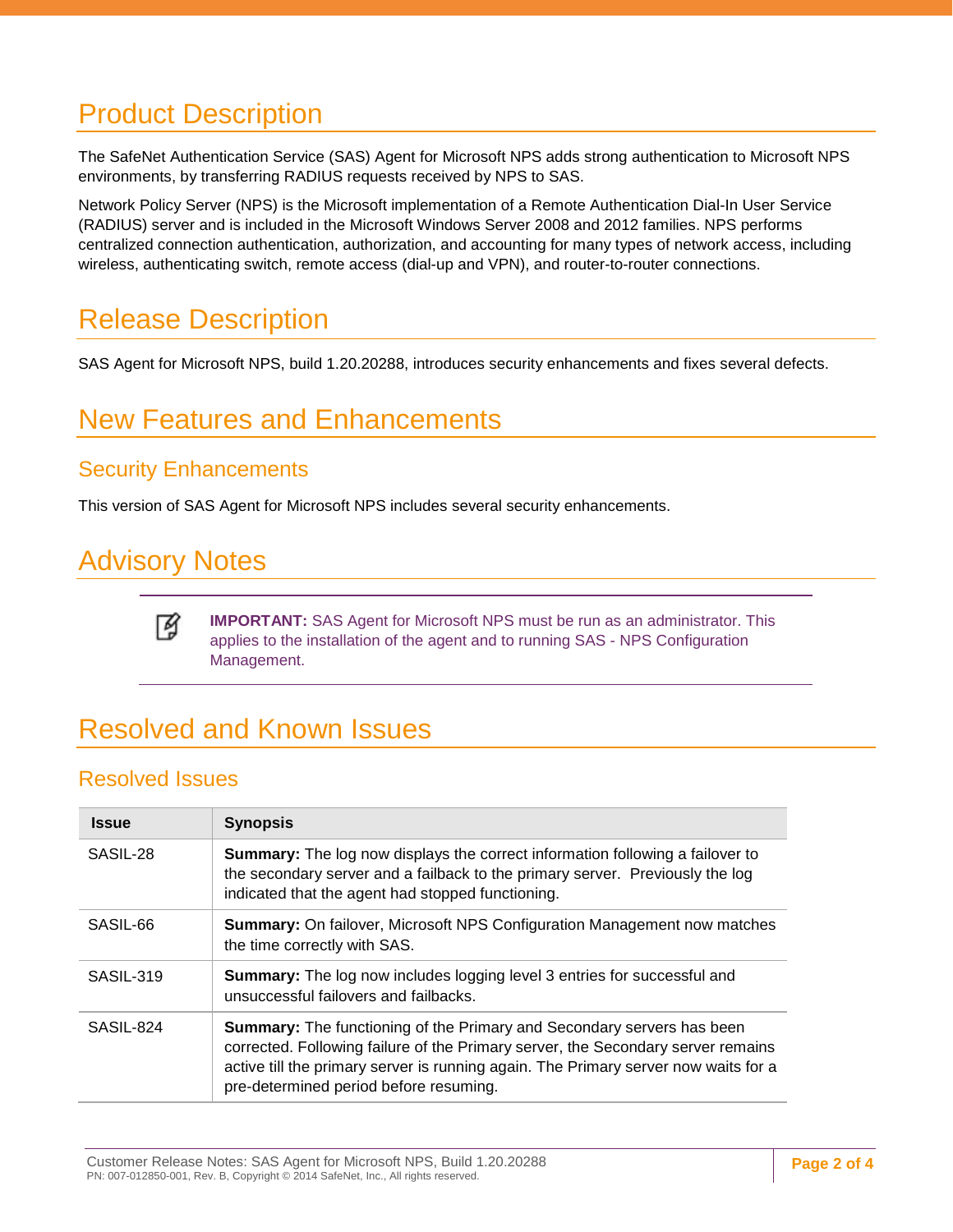| <b>Issue</b> | <b>Synopsis</b>                                                                                                                   |
|--------------|-----------------------------------------------------------------------------------------------------------------------------------|
| SASIL-842    | <b>Summary:</b> When a user with elevated privileges installs SAS Agent for<br>Microsoft NPS, the installation is now successful. |
| SASIL-843    | Summary: The Test Server Status process now succeeds when run by a user<br>with elevated privileges.                              |

#### <span id="page-2-0"></span>Known Issues

| <b>Issue</b> | <b>Synopsis</b>                                                                                                                                                                                                         |  |
|--------------|-------------------------------------------------------------------------------------------------------------------------------------------------------------------------------------------------------------------------|--|
| SASIL-823    | <b>Summary:</b> When configuring the communication settings, the user interface<br>does not limit the time period for the return to the primary SAS server to the<br>recommended range of 5 to 30 minutes.              |  |
|              | Workaround: In the SAS-NPS Configuration Management>Communication<br>Settings tab, ensure that the time entered in the 'Attempt to return to primary<br>SAS server every' field is within the range of 5 to 30 minutes. |  |

# <span id="page-2-1"></span>Compatibility Information

#### <span id="page-2-2"></span>**Prerequisites**

Microsoft .Net Framework 3.5 must be installed on the same computer as SAS Agent for Microsoft NPS.

#### <span id="page-2-3"></span>**Operating Systems**

SAS Agent for Microsoft NPS, build 1.20.20288 is supported on the following Windows operating systems:

- Windows Server 2008 (32-bit)
- Windows Server 2008 R2 (64-bit)
- Windows Server 2012 R2 (64-bit)

#### <span id="page-2-4"></span>**Authentication Management Platforms**

- SafeNet Authentication Service Cloud
- SafeNet Authentication Service PCE/SPE 3.2.1/3.3.2

### <span id="page-2-5"></span>Product Documentation

The following product documentation is associated with this release:

• SAS Agent for Microsoft NPS 1.20 Configuration Guide (PN: 007-012390-002, Rev. B)

We have attempted to make these documents complete, accurate, and useful, but we cannot guarantee them to be perfect. When we discover errors or omissions, or they are brought to our attention, we endeavor to correct them in succeeding releases of the product.